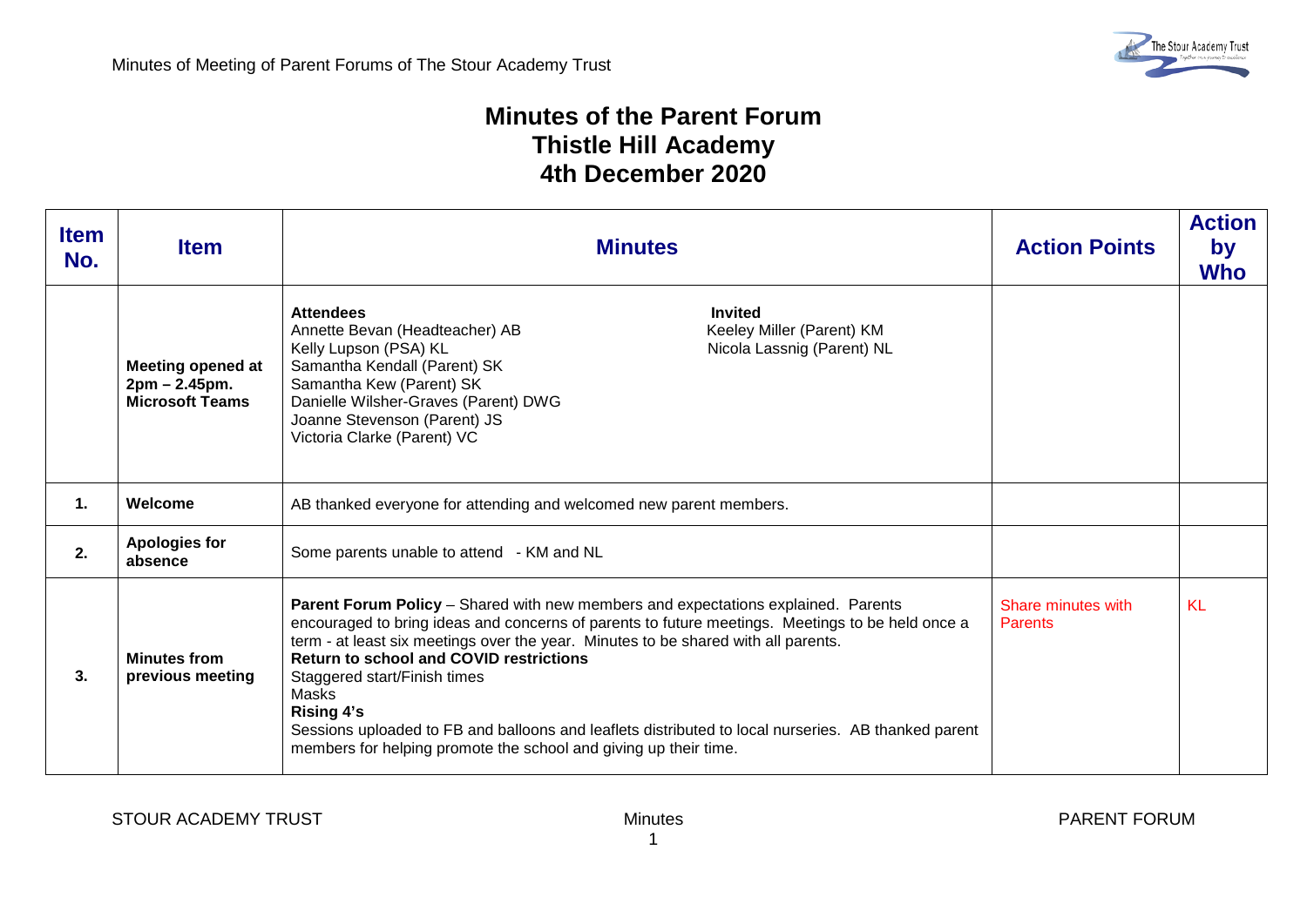|    | <b>Minutes from</b><br>previous meeting | Role of the PSA – Coffee mornings in the local café cancelled due to school closure. Continuing to<br>recruit parent members and build positive relationships.<br>Zebra Crossing - School access. Site Manager opened case with KCC for more signage near<br>entrance.<br><b>PSHE</b> - Curriculum plans shared                                                                                                                                                                                                                                                                                                                                                                                                                                                                                                                                                                                                                                                                                                                                                                                     |  |
|----|-----------------------------------------|-----------------------------------------------------------------------------------------------------------------------------------------------------------------------------------------------------------------------------------------------------------------------------------------------------------------------------------------------------------------------------------------------------------------------------------------------------------------------------------------------------------------------------------------------------------------------------------------------------------------------------------------------------------------------------------------------------------------------------------------------------------------------------------------------------------------------------------------------------------------------------------------------------------------------------------------------------------------------------------------------------------------------------------------------------------------------------------------------------|--|
| 4. | <b>COVID</b>                            | How did parents feel about the school closure?<br>All parents felt school closing was the right thing to do and thanked the AB.                                                                                                                                                                                                                                                                                                                                                                                                                                                                                                                                                                                                                                                                                                                                                                                                                                                                                                                                                                     |  |
| 5. | <b>Remote Learning</b>                  | <b>Parent experiences</b><br>Teacher daily contact - Parents felt supported and lesson content was engaging and fun.<br>Parents felt at ease knowing children were still able to access education through online sessions.<br>Parents with younger children felt they were at a disadvantage not having any access to technology<br>or teacher led sessions. Parents felt the paper packs received wasn't enough to keep the children<br>motivated and felt they could achieve more if they had a combination of learning resources. AB<br>explained it would not be possible for KS1 children to follow sessions online for long periods of time<br>but agreed there are activities they could participate in if supported by an adult at home.<br>Attendance – we will be following Government advise and continue to complete the attendance<br>register for pupils who are receiving remote education and monitor engagement.<br>Government review for future remote learning - AB advised should school or a bubble be closed in<br>the future online learning will be capped at 3hrs per day. |  |
| 6. | <b>PSHE</b>                             | PSHE Scheme - How do parents feel about this?<br>Parents feel positive and supported knowing children are being taught about friendships and<br>relationships in school. AB explained PSHE will be taught in stages Yr1-Yr6. AB informed parents<br>they have the right to withdraw their children in Yr6.                                                                                                                                                                                                                                                                                                                                                                                                                                                                                                                                                                                                                                                                                                                                                                                          |  |